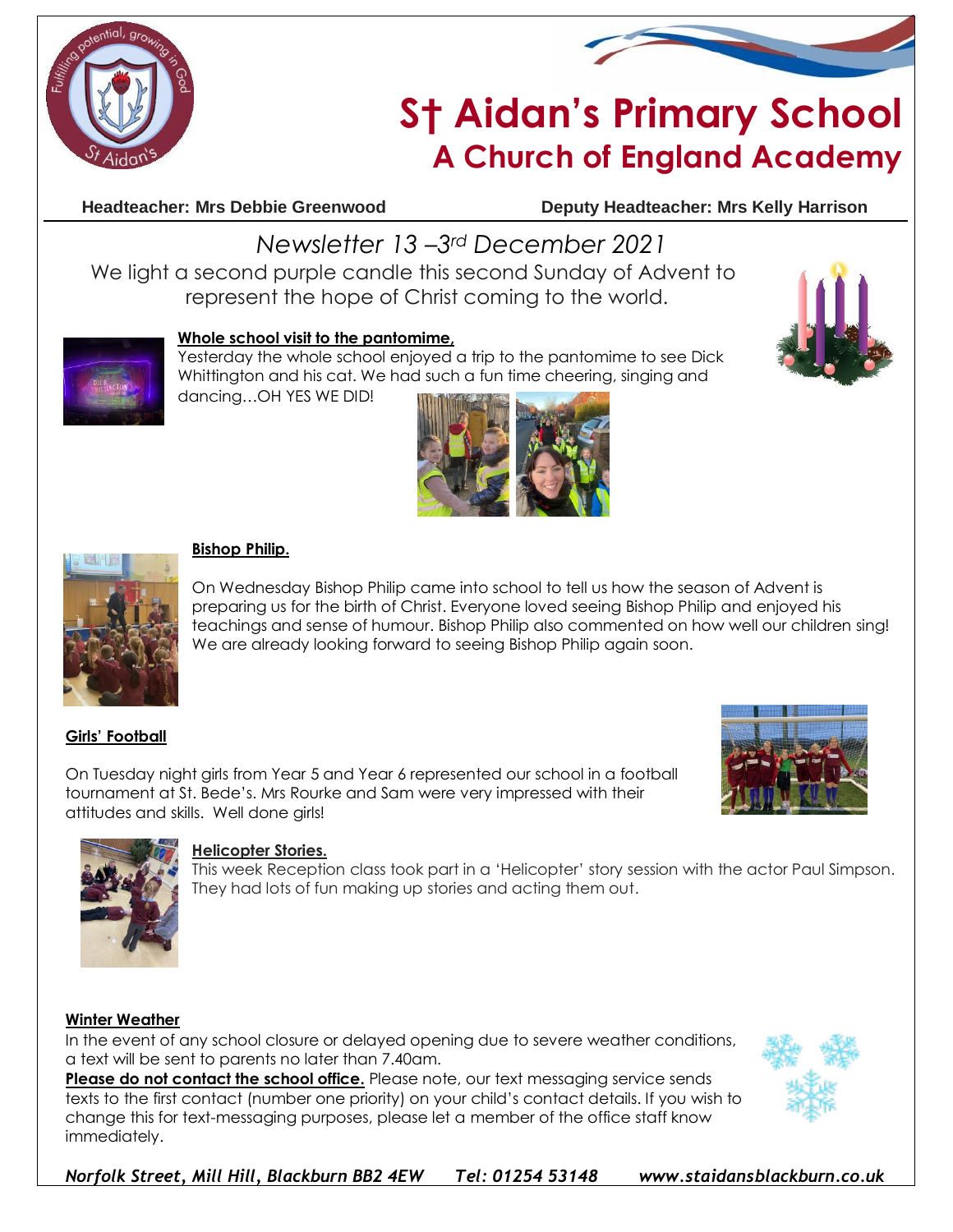#### **Christmas Dinner**

If your child is on packed lunches they should have brought home a letter this week about the school Christmas Dinner that will be served on Thursday 16th December. The



#### **Selection Box Raffle**



We are having a selection box raffle on Thursday 16<sup>th</sup> December. We are raising money for school funds. The raffle tickets will be sold by the school council team at break time for **20p per ticket or £1.00 a strip**.

#### **Christmas Jumper Day**

On **Thursday 16th December,** we will be raising funds for Save the Children by paying £1.00 to come to



school wearing a Christmas jumper. If your child does not have a Christmas jumper, **please do not buy one especially for this day**; you could help your child decorate a jumper they already have by adding a few Christmas decorations

#### **Children's University Passports;**

Please see the dates below when your child's Children's University passport will be updated for this half term if they are currently a member. These will be updated during lunchtime. Please note that if you still have your child's passport at home please make sure it is handed in to the office before these dates. All passports will be kept at the office.

> **Monday 6th December – Years 5 and 6 Tuesday 7th December – Years 3 and 4 Wednesday 8th December – Years 1 and 2**

#### **School Milk**

The pupils in Reception Class, Year 1 and Year 2 have brought home a letter requesting whether or not your child requires milk in the Spring Term. **It is extremely important that this is returned as quickly as possible but no later than Friday 10th December** to enable the office staff to order the correct quanitity of milk for January. **If you do not return the form, milk will not be ordered for your child next term.**



#### **Admission to Reception Class & Secondary School 2022**



The online admission form for admission to Reception Class and Secondary schools in September 2022 is now accessible using the following link: <https://blackburn.gov.uk/SynergyWeb/Parents/appsummary.aspx> If you have a child due to start primary school next September (born between 1st September 2017 and 31<sup>st</sup> August 2018), please ensure you complete the online admission form. The closing dates are:-

**Primary School - Saturday 15th January 2022**

#### **Afterschool clubs.**

The last week for clubs this term will be next week commencing Monday 6th December 2021.

#### **ALWAYS House Statistics**

ALWAYS following the school rights this week:

*Norfolk Street, Mill Hill, Blackburn BB2 4EW Tel: 01254 53148 www.staidansblackburn.co.uk*